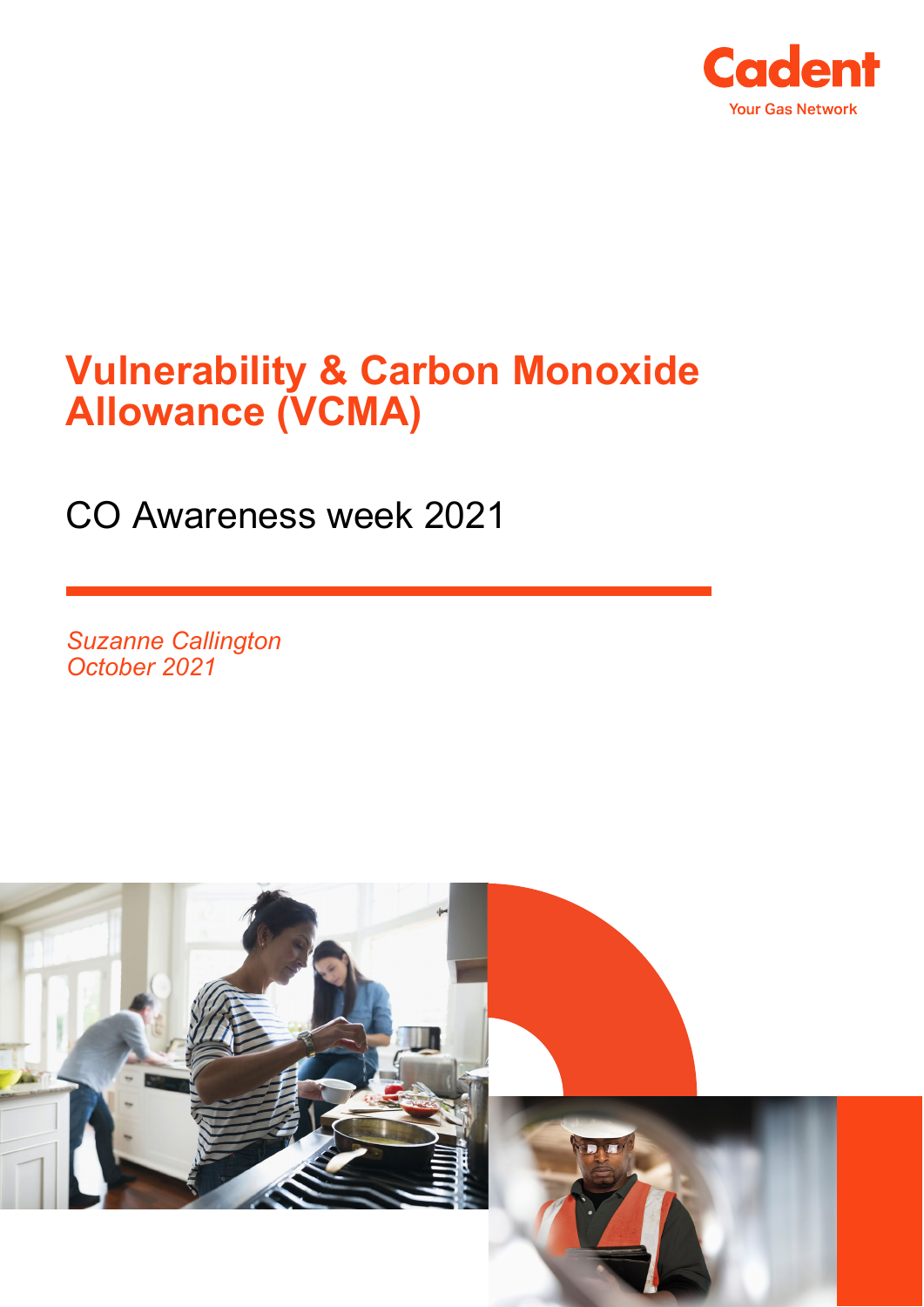

## **Gas Network Vulnerability & Carbon Monoxide Allowance (VCMA) Governance Document - Project Eligibility Criteria**

### **Section 1 - Eligibility criteria for company specific projects (excluding boiler repair & replacement)**

In order to qualify as a VCMA project, a project must:

|    | <b>VCMA Eligibility Criteria</b>                                                                                                                                                                             | <b>Criteria Satisfied (Yes/No)</b>                      |  |
|----|--------------------------------------------------------------------------------------------------------------------------------------------------------------------------------------------------------------|---------------------------------------------------------|--|
|    | a) Have a positive Social Return on Investment (SROI),<br>including the potential to have a Net Benefit to the customers<br>on the funding GDN's network(s);                                                 | <b>Yes</b>                                              |  |
|    | b) Either:<br>Provide a direct Net Benefit to consumers in<br>j.<br>vulnerable situations, or<br>Provide awareness on the dangers of CO, or<br>ii.<br>Reduce the risk of health issues caused by CO;<br>iii. | <b>Yes</b><br>Provide awareness on the<br>dangers of CO |  |
| C) | Have defined outputs and deliverables;                                                                                                                                                                       | <b>Yes</b>                                              |  |
|    | d) Have defined outcomes, where considered appropriate by the<br>GDN:                                                                                                                                        | <b>Yes</b>                                              |  |
|    | e) Relate to energy, or CO safety;                                                                                                                                                                           | <b>Yes</b>                                              |  |
| f) | Go beyond activities that are funded through another price<br>control mechanism or required through licence obligations;<br>and                                                                              | <b>Yes</b>                                              |  |
| g) | Not be delivered through other external funding sources<br>directly accessed by a GDN, including through other<br>government (national, devolved or local) funding.                                          | <b>Yes</b>                                              |  |
|    | Section 2 - Eligibility criteria for company specific boiler repair and replacement projects                                                                                                                 |                                                         |  |
|    | Condemned boiler repairs or replacements are eligible as VCMA projects where:                                                                                                                                |                                                         |  |
|    | a) A GDN has to isolate and condemn an unsafe boiler following<br>a supply interruption or as part of its emergency service role;                                                                            | <b>NA</b>                                               |  |
|    | b) The household cannot afford to repair or replace the boiler,<br>and:                                                                                                                                      | <b>NA</b>                                               |  |
| C) | Sufficient funding is not available from other sources<br>(including national, devolved or local government funding) to<br>fund the boiler repair or replacement.                                            | <b>NA</b>                                               |  |

#### **Section 3 - Eligibility criteria for collaborative VCMA projects**

In order to qualify as a collaborative VCMA project, a project must:

| Meet the above company specific and boiler repair and<br>a)<br>replace (if applicable) project eligibility criteria; | <b>NA</b> |
|----------------------------------------------------------------------------------------------------------------------|-----------|
| b) Have the potential to have a direct Net Benefit to customers<br>on the participating networks; and                | <b>NA</b> |
| Involve two, or more, gas distribution companies.<br>C)                                                              | <b>NA</b> |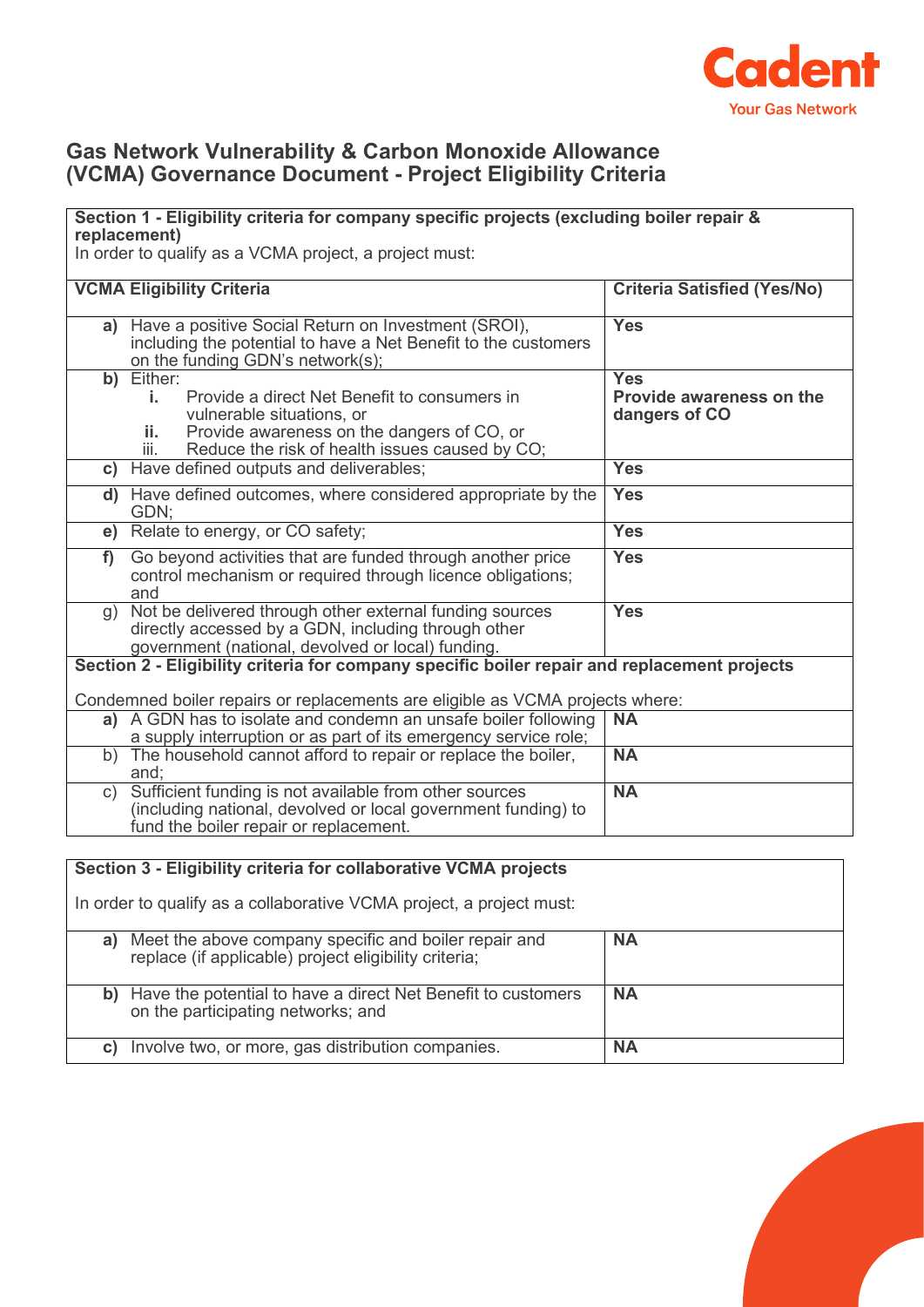

## **Gas Network Vulnerability and Carbon Monoxide Allowance (VCMA) Governance Document - Project Registration Table 2**

| <b>Information Required</b>                                              | <b>Description</b>                                                                                                                                                                                                                                                                                                                                                                                                                                                                                                                                     |  |
|--------------------------------------------------------------------------|--------------------------------------------------------------------------------------------------------------------------------------------------------------------------------------------------------------------------------------------------------------------------------------------------------------------------------------------------------------------------------------------------------------------------------------------------------------------------------------------------------------------------------------------------------|--|
| <b>Project Title</b>                                                     | CO awareness week 2021                                                                                                                                                                                                                                                                                                                                                                                                                                                                                                                                 |  |
| <b>Funding GDN(s)</b>                                                    | Cadent                                                                                                                                                                                                                                                                                                                                                                                                                                                                                                                                                 |  |
| Role of GDN(s)<br><b>*For Collaborative</b><br><b>VCMA Projects only</b> | N/A                                                                                                                                                                                                                                                                                                                                                                                                                                                                                                                                                    |  |
| <b>Date of PEA</b><br><b>Submission</b>                                  | October 2021                                                                                                                                                                                                                                                                                                                                                                                                                                                                                                                                           |  |
| <b>VCMA Project Contact</b><br>Name, email and<br><b>Number</b>          | <b>Suzanne Callington</b><br>Suzanne.callington@cadentgas.com                                                                                                                                                                                                                                                                                                                                                                                                                                                                                          |  |
| <b>Total Cost (£k)</b>                                                   | £28,546.65                                                                                                                                                                                                                                                                                                                                                                                                                                                                                                                                             |  |
| <b>Total VCMA Funding</b><br><b>Required (£k)</b>                        | £28,546.65                                                                                                                                                                                                                                                                                                                                                                                                                                                                                                                                             |  |
| Problem(s)                                                               | Carbon Monoxide (CO) remains a prevalent risk to households in 2021.<br>Approximately 2,000 people across England are hospitalised due to<br>suspected CO poisoning each year, with a further 40 deaths reported. It<br>is however also widely reported that these numbers are low due to<br>under reporting of CO.                                                                                                                                                                                                                                    |  |
|                                                                          | The installation of an audible CO remains one of the most effective<br>methods of mitigating the risk of CO poisoning. However, recent<br>statistics report relatively low alarm ownership across Cadent's<br>networks, with between 60%-70% of homes across Cadent's four<br>networks not having an audible CO alarm installed.                                                                                                                                                                                                                       |  |
|                                                                          | CO alarms are widely recognised as a critical in-home safety device<br>and Cadent recognise the importance of educating people on the risk of<br>exposure, symptoms of CO poisoning and signs of CO exposure<br>around the home.                                                                                                                                                                                                                                                                                                                       |  |
|                                                                          | The Covid-19 pandemic has also created a lot of financial hardship for<br>many families across the country. Financial difficulties due to the<br>pandemic can also mean that families can no longer afford to get<br>appliances serviced and repaired. This is shown by demand for<br>installing, servicing and repairing boilers shrinking by 34 per cent during<br>a year of the pandemic. This, coupled with many families not having the<br>financial means to purchase a CO alarm greatly increases the risk of<br>exposure to the dangers of CO. |  |
|                                                                          | The problem(s) of low alarm ownership, increased risk of exposure to<br>CO and the impacts of Covid-19 on customers financial position shows<br>that Cadent need to continue to raise the awareness of CO across our<br>footprint.                                                                                                                                                                                                                                                                                                                     |  |
| <b>Scope and Objectives</b>                                              | The overall scope of the project is to deliver CO awareness messaging<br>via radio adverts and social media during CO awareness week $(22^{nd} -$<br>28 <sup>th</sup> November 2021).                                                                                                                                                                                                                                                                                                                                                                  |  |
|                                                                          | Cadent's main objectives will be to educate customers living in our own<br>networks on signs, symptoms, dangers and preventative measures of<br>CO. This will be achieved through the use of partnership work with<br>advertising agencies, allowing Cadent access to their expertise on<br>effectively engaging customers on an important safety message.                                                                                                                                                                                             |  |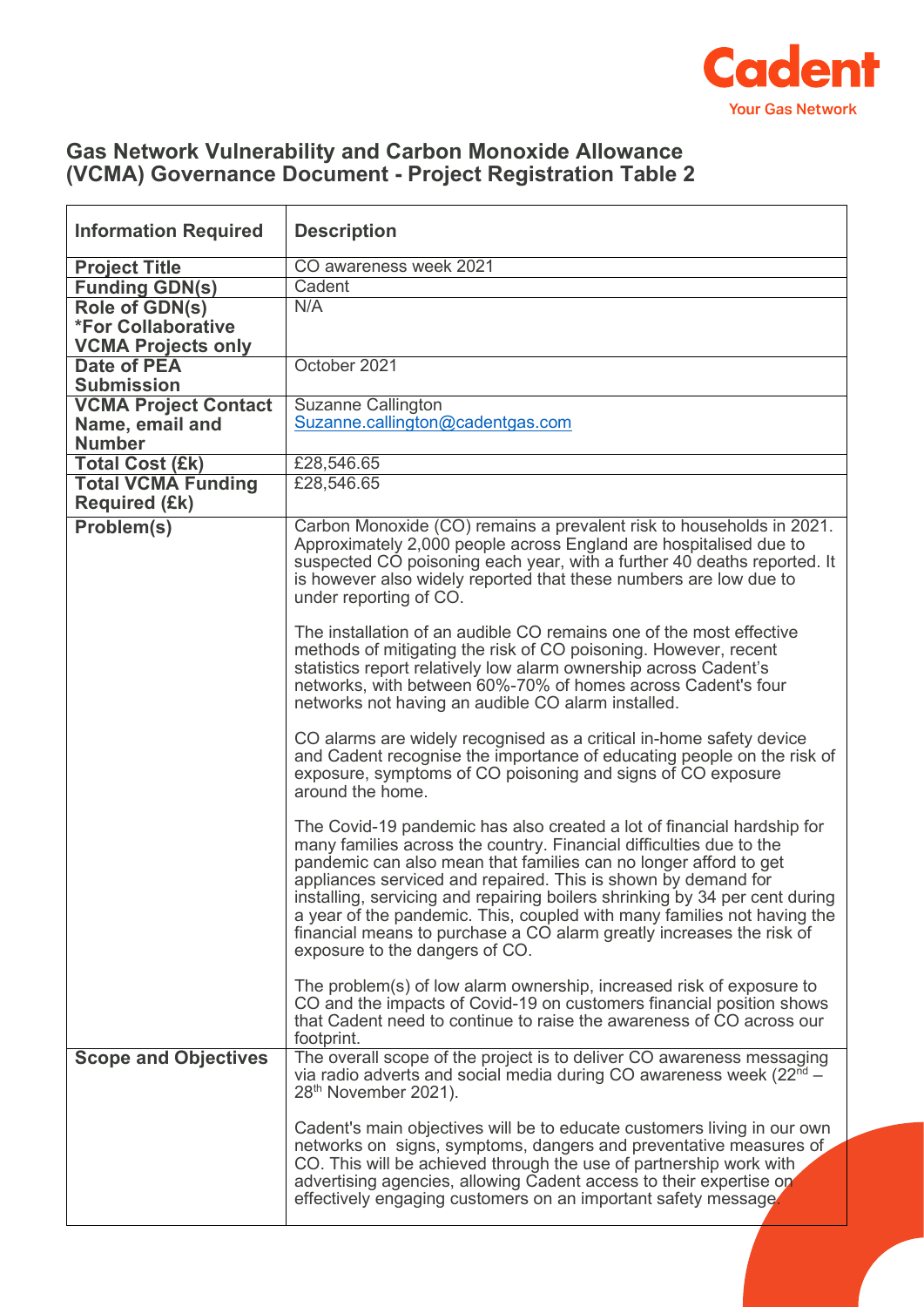

|                                                                      | The campaign will target all four of Cadent's networks, with messaging<br>on radio covering areas that have been identified through our hotspot<br>2020/2021 data on reported CO jobs. The hotspot report details the<br>number of CO jobs that Cadent have been called out to in each area.                                                                                                                                                                                                              |  |
|----------------------------------------------------------------------|-----------------------------------------------------------------------------------------------------------------------------------------------------------------------------------------------------------------------------------------------------------------------------------------------------------------------------------------------------------------------------------------------------------------------------------------------------------------------------------------------------------|--|
|                                                                      | DAX is a digital audio platform with 17 million monthly listeners,<br>spending on average 2 hours per day listening. DAX serves adverts<br>across a range of music streaming platforms including all Global radio<br>brands (e g Capital, Heart, Classic FM), and podcast and streaming<br>sites such as AudioBoom, Deezer and Soundcloud. As more and more<br>people are streaming music, DAX offers the opportunity to reach<br>audiences as they listen via mobile, desktop, tablet and smart speaker. |  |
|                                                                      | Beyond achieving the forecasted total reach of 1.2 million customer<br>impressions (the number of times the advert is heard), the campaign,<br>through education, also aims to increase ownership of CO alarms<br>across our networks. This may in turn lead to an increase in the number<br>of reports of suspected CO calls to the gas emergency service, as<br>instances of CO are more likely to be correctly identified and reported<br>with an increased knowledge.                                 |  |
| Why the Project is<br><b>Being Funded</b><br><b>Through the VCMA</b> | We believe that this project meets all the necessary VCMA project<br>eligibility criteria as evidenced below. As such, Cadent considers this<br>project to be an effective spend of its regulatory allowances.                                                                                                                                                                                                                                                                                            |  |
|                                                                      | 1. Have a positive, or a forecasted positive, Social Return on<br>Investment (SROI) including for the gas consumers funding<br>the VCMA Project;                                                                                                                                                                                                                                                                                                                                                          |  |
|                                                                      | Learning from previous projects and evaluations conducted by<br>Sia Partners inform us that raising awareness and educating<br>customers on the dangers of CO can provide positive social<br>return. We believe this project has the deliverables necessary to<br>generate a positive SROI. More information on the project's<br>SROI can be found in the relevant section below.                                                                                                                         |  |
|                                                                      | 2. Either:<br><b>Provide a direct Net Benefit to consumers in</b><br>vulnerable situations, or                                                                                                                                                                                                                                                                                                                                                                                                            |  |
|                                                                      | Provide awareness on the dangers of CO, or;                                                                                                                                                                                                                                                                                                                                                                                                                                                               |  |
|                                                                      | Reduce the risk of harm caused by CO.<br>$\bullet$                                                                                                                                                                                                                                                                                                                                                                                                                                                        |  |
|                                                                      | The project will both provide awareness on the dangers of CO<br>and reduce the risk of harm caused by CO.                                                                                                                                                                                                                                                                                                                                                                                                 |  |
|                                                                      | 3. Have defined outcomes and the associated actions to<br>achieve these;                                                                                                                                                                                                                                                                                                                                                                                                                                  |  |
|                                                                      | More evidence will be detailed in the relevant section below, but<br>we have outlined clear project outcomes, actions and success<br>criteria.                                                                                                                                                                                                                                                                                                                                                            |  |
|                                                                      | 4. Go beyond activities that are funded through other price<br>control mechanisms or required through other licence<br>obligations;                                                                                                                                                                                                                                                                                                                                                                       |  |
|                                                                      | We believe that the engaging communication methods utilised<br>through this project demonstrate that this campaign goes<br>outside of BAU activities funded through other price control<br>mechanisms.                                                                                                                                                                                                                                                                                                    |  |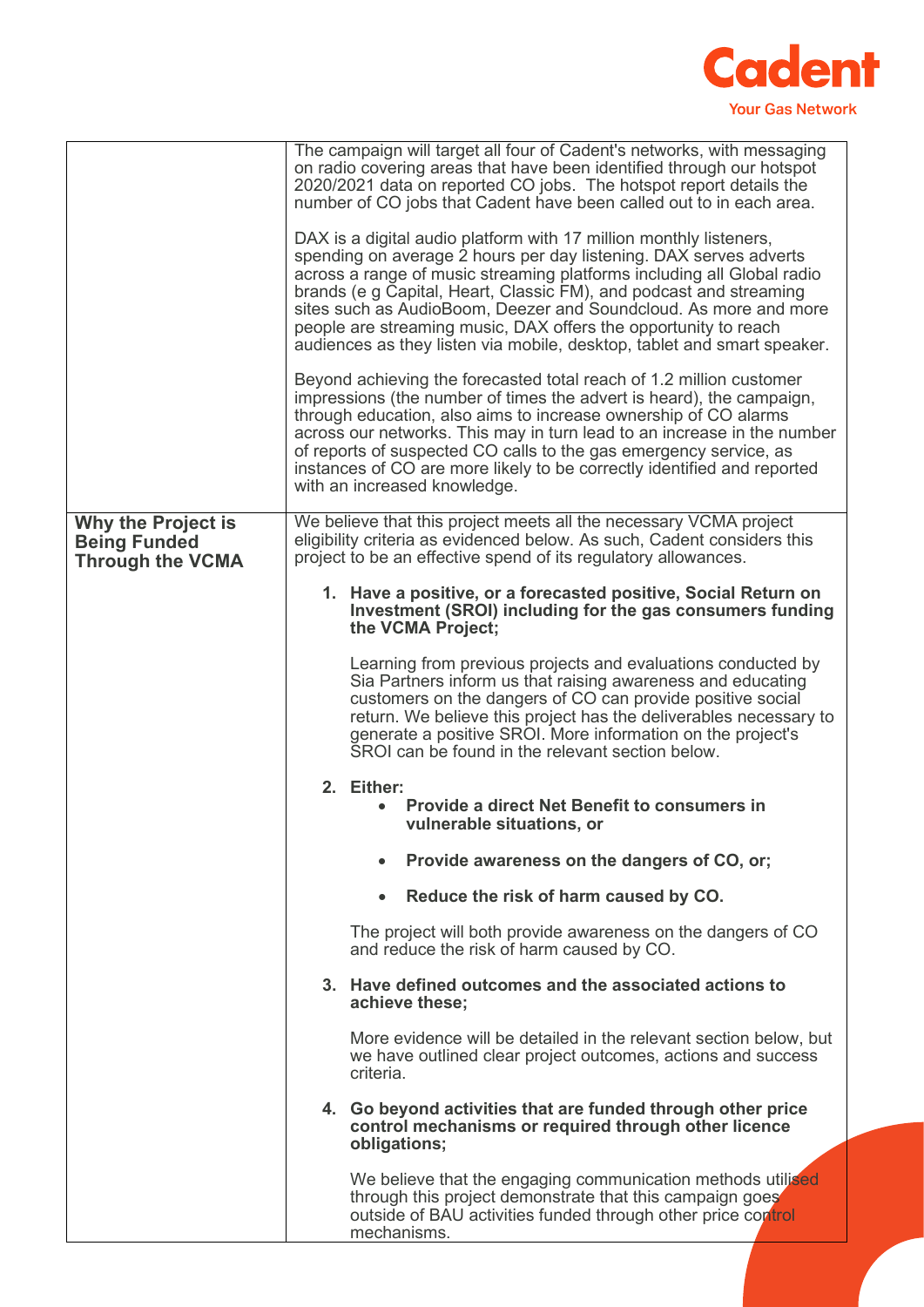

|                                                                              | 5. Not be delivered through other external funding sources<br>directly accessed by a GDN, including through other<br>government (national, devolved or local) funding;<br>This project will be delivered solely with VCMA funding and a<br>clear structure will be in place to ensure that all aspects of the<br>project are allocated against the VCMA funding.                                                                                                                                           |  |
|------------------------------------------------------------------------------|------------------------------------------------------------------------------------------------------------------------------------------------------------------------------------------------------------------------------------------------------------------------------------------------------------------------------------------------------------------------------------------------------------------------------------------------------------------------------------------------------------|--|
| <b>Evidence of</b><br><b>Stakeholder/Customer</b><br><b>Support</b>          | Cadent conducted extensive stakeholder and customer feedback in<br>order to shape its strategy for investment of VCMA funding, particularly<br>for projects centred around CO.                                                                                                                                                                                                                                                                                                                             |  |
|                                                                              | Stakeholders from Katie Haines Memorial Trust, Ground Work, Citizens<br>Advice, BEIS and NEA reported that general public awareness on<br>carbon monoxide was high, and that a general understanding on the<br>dangers of CO exists.                                                                                                                                                                                                                                                                       |  |
|                                                                              | Research from Energy UK's 'CO Be Alarmed!' campaign reveals that<br>over 17 million people in Britain are at risk from CO poisoning as they<br>do not have a CO alarm in their home $-$ despite nine in ten (94%)<br>saying they are aware of the risk. Although this survey suggests<br>awareness of CO is high, the evidence from our surveys on the ground<br>during RIIO-1 suggests that knowledge is low. Cadent CO survey data<br>from 5010 respondents rated their knowledge as 5.07/10 on average. |  |
|                                                                              | This survey data supports a need for Cadent to tackle this gap in<br>knowledge for some customers.                                                                                                                                                                                                                                                                                                                                                                                                         |  |
|                                                                              | Cadent conducted a series of engagement activities in order to gather<br>stakeholder feedback on our RIIO-2 proposals, including carbon<br>monoxide.                                                                                                                                                                                                                                                                                                                                                       |  |
|                                                                              | Participants at our deliberative workshops, focus groups, and our<br>domestic survey were consistently supportive of us raising awareness<br>of CO and providing CO alarms to customers, particularly those in<br>vulnerable situations. Participants in our focus groups were concerned<br>that customer awareness of the full dangers of CO is low.<br>Participants across all these events highlighted that the safety of<br>employees and the public is their highest or joint-highest priority.       |  |
|                                                                              | Cadent also received stakeholder feedback on the importance of a<br>cohesive approach to supporting customers and making every contact<br>count.                                                                                                                                                                                                                                                                                                                                                           |  |
|                                                                              | Cadent has acknowledged this stakeholder feedback and we have<br>specifically chosen these methods of communication because of the<br>high customer reach the important massaging will be received by.                                                                                                                                                                                                                                                                                                     |  |
| <b>Outcomes, Associated</b><br><b>Actions and Success</b><br><b>Criteria</b> | The project centres around Cadent increasing awareness on the<br>dangers of CO and how customers can keep them and their families<br>safe. In particular, customers will be educated on:                                                                                                                                                                                                                                                                                                                   |  |
|                                                                              | The signs, symptoms and dangers of carbon monoxide,<br>Advice on preventative measures.<br>$\bullet$                                                                                                                                                                                                                                                                                                                                                                                                       |  |
|                                                                              | <b>Radio Activities</b><br><b>Project Outcomes</b><br>Cadent has partnered with S3 advertising to develop a 30 second audio<br>advert and to use their expertise to help us target the customers we aim<br>to reach. The radio adverts aim to deliver the following outcomes:                                                                                                                                                                                                                              |  |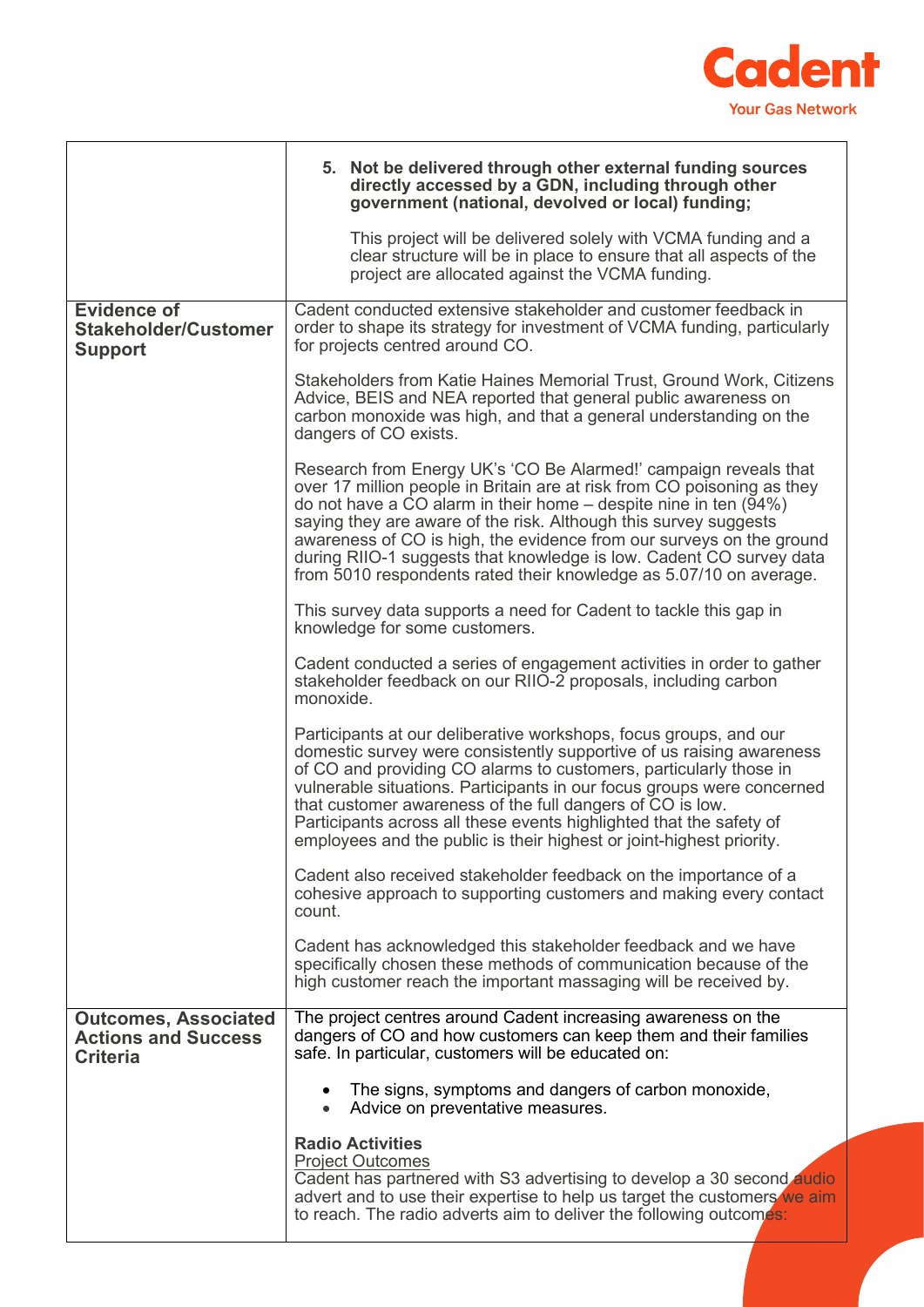

|                                                              | 30 second audio advert broadcasted to reach around 90,000<br>individual customer at least once.<br>Deliver around 1.2 million customer impressions (number of<br>times the advert is heard).<br>These are across our areas where we know there are more reports of<br>CO by our customers.<br>Delivery<br>The CO radio advert will be on air across multiple stations for a one<br>week period and aims to reach around 90,000 individual customers at                                                        |
|--------------------------------------------------------------|---------------------------------------------------------------------------------------------------------------------------------------------------------------------------------------------------------------------------------------------------------------------------------------------------------------------------------------------------------------------------------------------------------------------------------------------------------------------------------------------------------------|
|                                                              | least once.<br>Social media adverts<br><b>Project Delivery</b><br>Cadent will create adverts to be displayed on social media<br>during the same one week timescale that the radio advert is<br>played. This activity will be created and manged by Cadent and<br>will cover the signs, symptoms and dangers of carbon monoxide<br>and advice on preventative measures.                                                                                                                                        |
|                                                              | <b>Project Outcomes</b><br>The expected total reach of social media activity is around<br>30,000 individual customers.<br>The expected number of social media customer impressions is<br>40,000 (the number of times the ad is seen).<br><b>EXPECTED TOTAL CAMPAIGN REACH: 120,000 customers</b>                                                                                                                                                                                                              |
| <b>Project Partners and</b><br><b>Third Parties Involved</b> | Cadent will be working with expert project partners including:<br>• S3 Advertising                                                                                                                                                                                                                                                                                                                                                                                                                            |
| <b>Potential for New</b><br>Learning                         | Cadent believes that the number of listens and views/clicks will help<br>inform Cadent on whether there is a need and interest from customers.<br>Secondly, Cadent have historically used its own website and social<br>media to promote messaging on carbon monoxide safety, whilst this<br>project still utilises these platforms, Cadent will trial the use of partner-<br>promoted channels such as DAX radio to understand the increases in<br>customer reach versus the additional investment required. |
|                                                              | This new found understanding on use of external media platforms will<br>help shape future projects aimed at engaging customers on VCMA-<br>related messaging.                                                                                                                                                                                                                                                                                                                                                 |

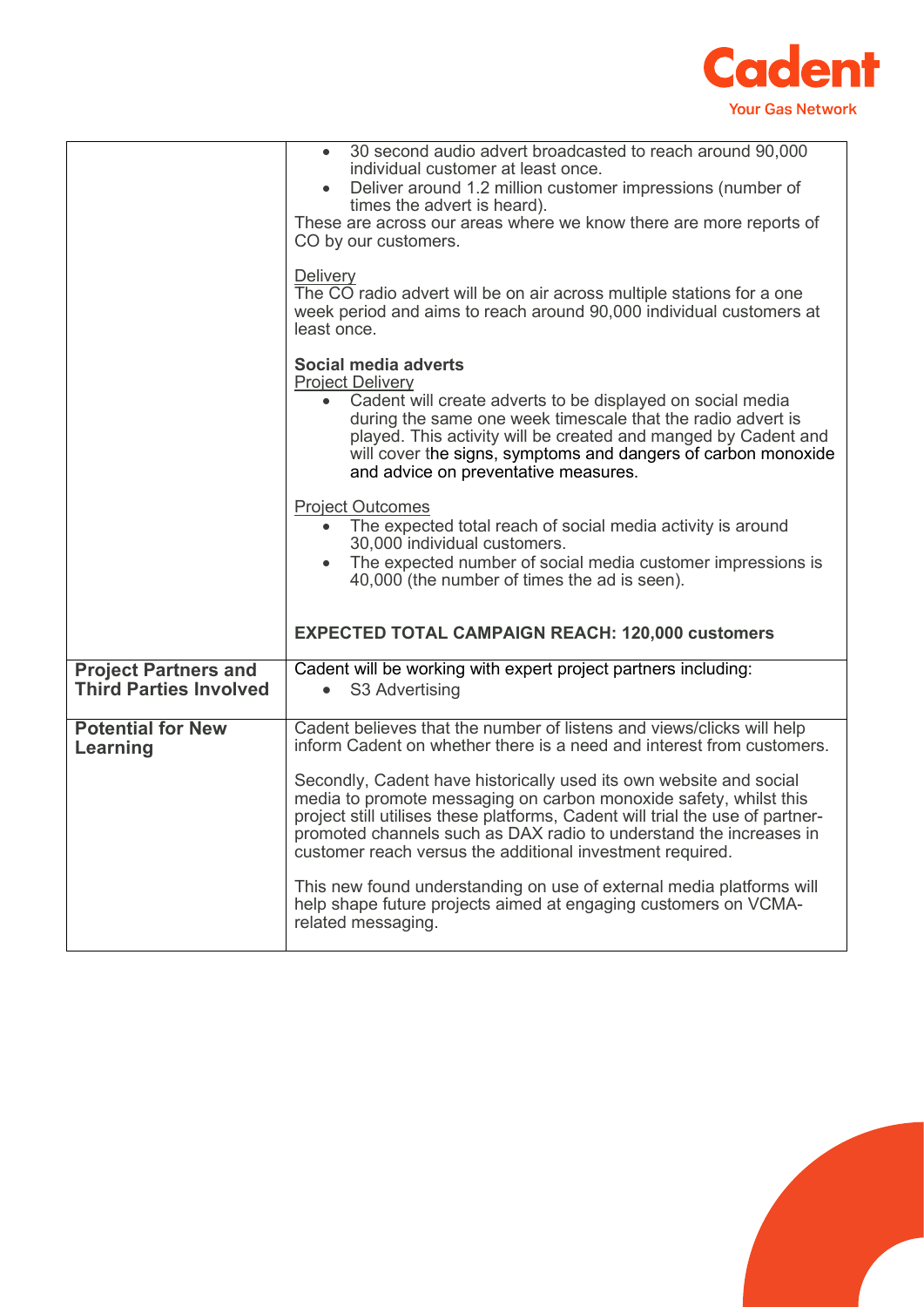

|                                                                        | projects, we estimate that c.120,000 customers will be reached through<br>the entirety of this project.                                                                                                                                                                                                                                                                                                                                                                                                                                                                                                |                    |  |
|------------------------------------------------------------------------|--------------------------------------------------------------------------------------------------------------------------------------------------------------------------------------------------------------------------------------------------------------------------------------------------------------------------------------------------------------------------------------------------------------------------------------------------------------------------------------------------------------------------------------------------------------------------------------------------------|--------------------|--|
|                                                                        | The project will utilise £28,546.65 of Cadent's company specific VCMA<br>funding and will operate across Cadent's four gas distribution networks.                                                                                                                                                                                                                                                                                                                                                                                                                                                      |                    |  |
|                                                                        | <b>SROI Calculations</b><br>Cadent estimates that 120,000 customers will be reached with safety<br>messaging on carbon monoxide during CO awareness week 2021.                                                                                                                                                                                                                                                                                                                                                                                                                                         |                    |  |
|                                                                        | Cadent has factored in an assumption that 15% of the customers<br>reached through the project will retain and use the information received.<br>(SIA partners completed a study for Cadent on static billboard info<br>retention rates for Cadent RIIO 2 business plan submission. They<br>calculated this at 24% retention rate). For purposes of calculating SROI<br>in this project eligibility document, Cadent have reduced this to a 15%<br>retention rate.                                                                                                                                       |                    |  |
|                                                                        | Total campaign SROI calculations:                                                                                                                                                                                                                                                                                                                                                                                                                                                                                                                                                                      |                    |  |
|                                                                        | It's difficult to calculate a precise social return on investment as it is<br>based on the proportion of those who saw and heard the key messages<br>retaining the messages and taking appropriate action. Research from<br>other sectors undertaken by Sia Partners estimates a 'typical' retention<br>level to be 24% as a result of seeing a billboard advertisement.<br>However, whilst this may be a valid benchmark for Cadent's CO<br>awareness week project, we have calculated our SROI benefit using<br>only a 15% retention rate, which calculates at £39,274.80 as gross<br>benefit value. |                    |  |
|                                                                        | Project cost:                                                                                                                                                                                                                                                                                                                                                                                                                                                                                                                                                                                          | £28,546.65         |  |
|                                                                        |                                                                                                                                                                                                                                                                                                                                                                                                                                                                                                                                                                                                        | 15% retention rate |  |
|                                                                        | Year 1 gross benefit value                                                                                                                                                                                                                                                                                                                                                                                                                                                                                                                                                                             | £39,274.80         |  |
|                                                                        | Year 5 gross benefit value                                                                                                                                                                                                                                                                                                                                                                                                                                                                                                                                                                             | £196,373.99        |  |
|                                                                        | 1 year SROI (minus project cost)                                                                                                                                                                                                                                                                                                                                                                                                                                                                                                                                                                       | £10,728.15         |  |
|                                                                        | 5 year SROI                                                                                                                                                                                                                                                                                                                                                                                                                                                                                                                                                                                            | £167,827.35        |  |
| <b>VCMA Project Start</b><br>and End Date                              | November 22 <sup>nd</sup> – November 28 <sup>th</sup> 2021                                                                                                                                                                                                                                                                                                                                                                                                                                                                                                                                             |                    |  |
| <b>Geographical Area</b>                                               | All Cadent networks                                                                                                                                                                                                                                                                                                                                                                                                                                                                                                                                                                                    |                    |  |
| <b>Remaining Amount in</b><br>the Allowance at Time<br>of Registration | N/A at this time.                                                                                                                                                                                                                                                                                                                                                                                                                                                                                                                                                                                      |                    |  |

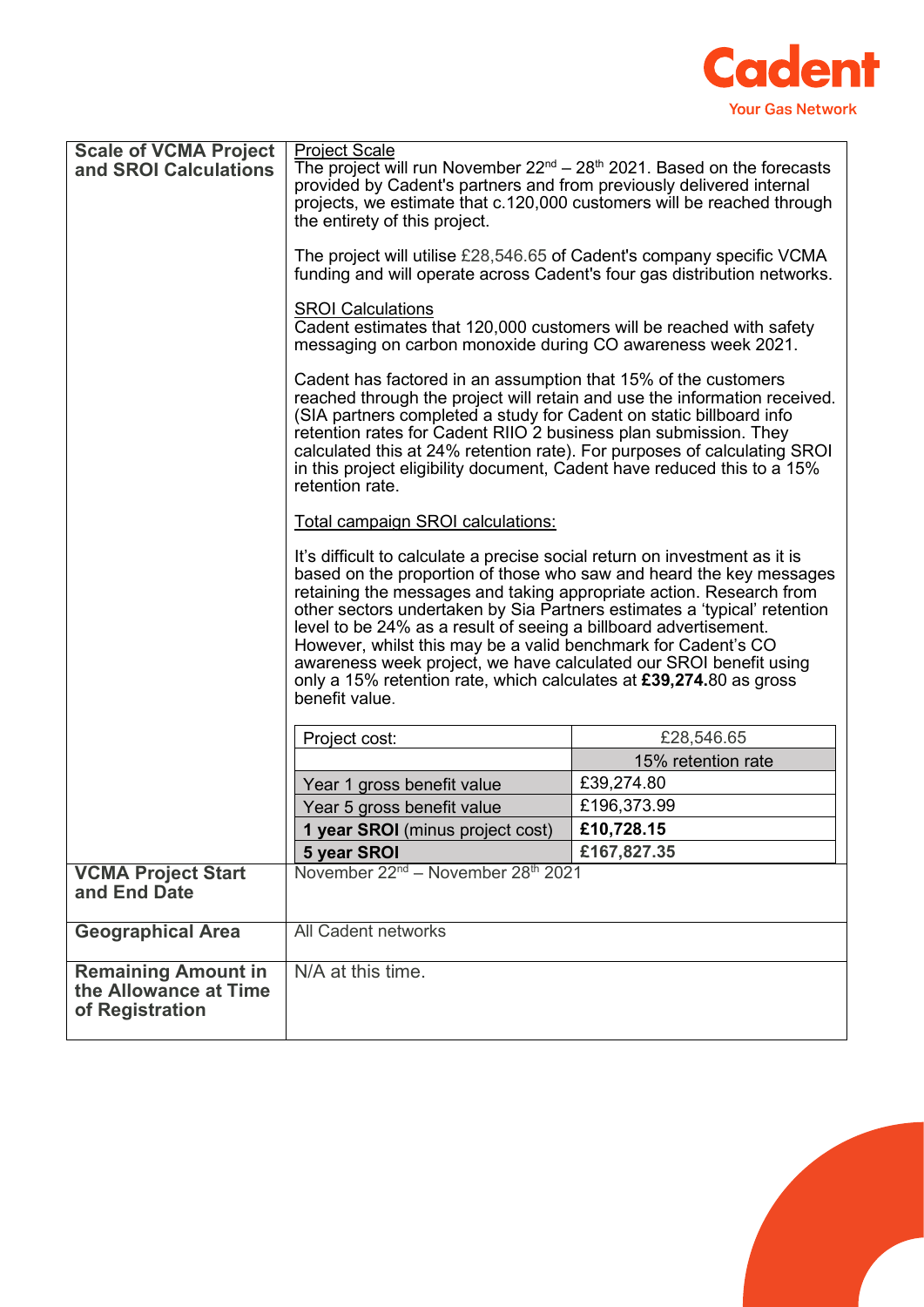

## **Gas Network Vulnerability and Carbon Monoxide Allowance (VCMA) Governance Document - PEA Control Table**

In order to ensure that a VCMA project is registered in accordance with the Ofgem VCMA governance document (incl. project eligibility assessment), the below table should be completed as part of the project registration process.

Stage 1: Sustainability & Social Purpose Team PEA Peer Review

| Date Immediate Team Peer Review<br>Completed: 4 <sup>th</sup> March 2022 | Review Completed By:  |
|--------------------------------------------------------------------------|-----------------------|
|                                                                          | <b>Hayley Tranter</b> |

Stage 2: Sustainability & Social Purpose Team Management Review

Date Management Review Completed:  $7<sup>th</sup>$  March 2022

Review Completed By: Philip Burrows Head of Customer Vulnerability Delivery

Step 3: Director of Sustainability & Social Purpose Strategy Sign-Off: Mark Belmega

Director of Sustainability & Social Purpose Strategy Sign-Off Date: 17 March 2022

Step 4: Upload PEA Document to the Website & Notification Email Sent to Ofgem (vcma@ofgem.gov.uk)

Date that PEA Document Uploaded to the Website: March 22